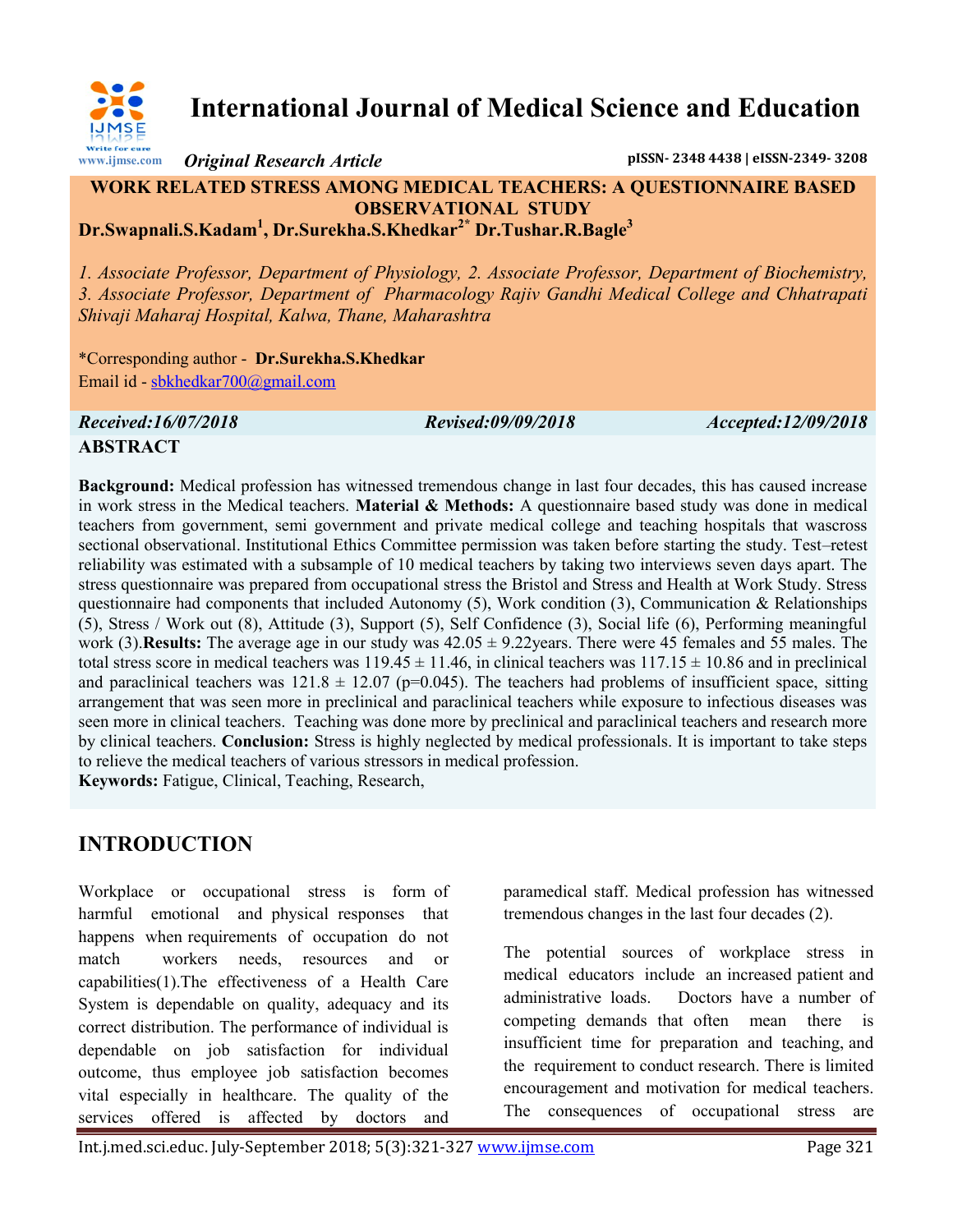The ratio of doctors to general population in India is 1:1800, considerably lower than that in western countries (1:280 - 1:640) and WHO recommendation of 1:1000 (4).In India with increase in population, increasing health consciousness there is increase in work overload that exhausts the doctors. Consequently, they find it very difficult to give enough care and time in explanation to patients. This may easily lead to a tension ridden doctor patient

relationship, which aggravates the pressure and

routine in everyday life (3).

untoward effect on organizational and academic performance thus leading to increase in job dissatisfaction. Also there is reduced productivity, inability to cope with job demands and seriously impaired quality of health care along with decreased efficacy of health service delivery. 1 The excessive stress may lead to adverse effects such as employee dissatisfaction and may even led to mental disorders, this causes decrement in individual and/or performance of organization, thus stress becomes a

Job satisfaction is a complex function related to teachers different demographic characters, pay, promotional opportunities, work responsibilities, and relation with coworkers etc. Job stress is a recognized problem in health care professionals including medical teachers which leads to higher degrees psychological morbidity(3,4,5).With negligible studies in work related stress in medical teachers especially in India there is need to estimate stress experienced by teachers in medical colleges.

# **MATERIAL AND METHOD:**

mental health among doctors (5).

An questionnaire based study was done in medical teachers from government, semi government and private medical college and teaching hospitals that was cross sectional observational study. Institutional Clinical Ethics Committee of a tertiary hospital and medical college permission was taken before starting the study. Study site was department of Physiology, Biochemistry and Pharmacology of a medical college and tertiary care hospital. With voluntary participation and written consent taken prior to

enrollment in the study that was conducted from December 2015 to October 2017. Consent form, Subject Information Sheet, Demographic information statement and questionnaire were prepared by authors along with the members of the Medical Education Technology Cell.

The questionnaire was validated by five experts from Medical education technology cell and staff of Advance course in Medical Education. For validation, 10 medical teachers were included for content and construct validity. For validity of the questionnaire a test and a retest reliability was done by using 10 medical teachers as a subsample and the same teachers were interviewed with seven days break in between. Following this the reliability of internal consistency was assessed by Cronbach's-alfa coefficient that was 0.72.

Consent form, Subject Information Sheet, Demographic information statement and questionnaire were printed and authors visited teachers personally. The Subject Information sheet and Questionnaire were also forwarded by respective emails to the participants and volunteers collected the written copy of Consent form, Subject Information Sheet, Demographic information statement and questionnaire.

Consent form, Subject Information Sheet, Demographic information statement and questionnaire were administered to the participants and collected after 30-40 minutes. The inclusion criteria were age >18 yrs of age, either gender, that are currently employed as medical teacher in medical college and tertiary care hospital, and also willing to sign written inform consent form. Medical teachers that were not willing to participate, nor attached to any medical college and returning incompletely filled forms were excluded. The questionnaire was distributed to 316 medical teachers out of which teachers 134 filled the Consent form, Subject Information Sheet, Demographic information statement and questionnaire. After applying inclusion and exclusion criteria 100 were selected.During the study the privacy and the confidentiality of the subjectsdatawas maintained during the whole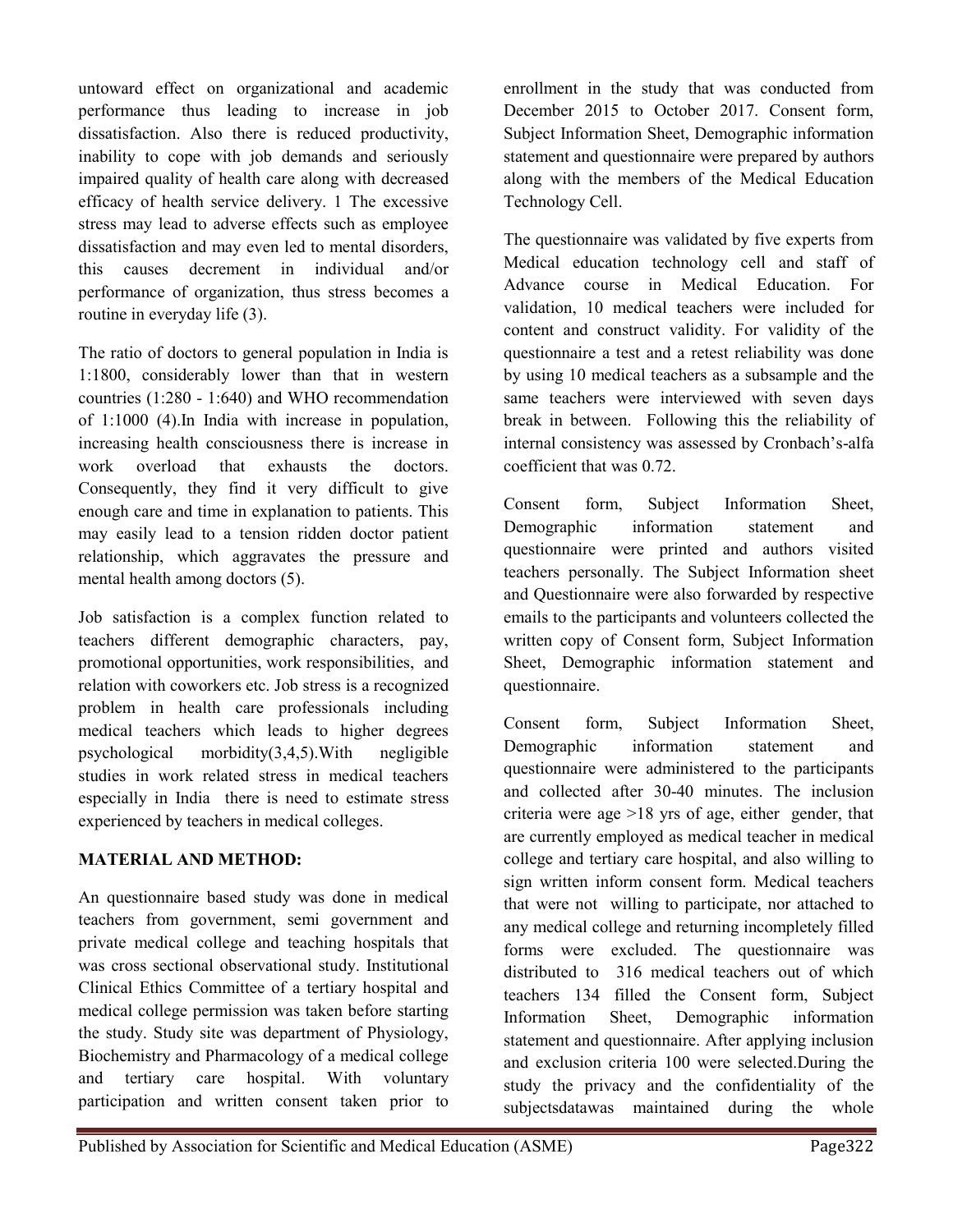duration of study.

The stress questionnaire was prepared with the assistance of scale from"Occupational Stress The Bristol And Stress And Health At Work Study"(6).The stress question naire had statement made from the following components, Autonomy (5), Work condition (3), Communication & Relationships (5), Stress / Work out (8), Attitude (3), Support (5), Self Confidence (3), Social life (6), Performing meaningful work (3), thus there were total 41 questions. Each question was attempted on the scale of 5: Strongly agree, 4: Moderately agree,3: Agree, 2: Moderately disagree and 1: Strongly disagree. The total score for questionnaire being 205 more the score less is the stress.

Data was entered in MS Excel 2010, responses were coded and analyzed. Descriptive statistics was expressed in terms of actual numbers, mean ± standard deviation, frequency and percentage. P value <0.05 was considered statistically significant. Student's unpaired t-test was used to compare the scores of VAS and parametric data. ANOVA was used for multiple group comparison. Categorical variables were compared using Chi square test and Fischer's test.

#### **RESULTS:**

The average age in our study was  $42.05 \pm 9.22$  years. There were 45 females and 55 males. There were 16 (C {Clinical}:10 NC {Preclinical and paraclinical}:6) Professors, 21 (C:11 NC:10) Associate professors and 53 (C:25 NC:28) assistant professors and 10 (NC:10) demonstrators. There were 14 professor and heads. The average teaching experience for UG was  $12.23 \pm 9.57$  and PG was  $9.45 \pm 7.89$ . Out of 100, there were 85 were MBBS (Bachelor of Medicine and Bachelor of Surgery) MD/MS (Doctor of Medicine),10 were MBBS while 3 were PhD (Doctorate of Philosophy) and 2 Msc (Master of Science). Thus there were 46 clinical and 54 teachers.

Out of 100 total 92 were married. For feedback 66 (C:37 NC:29) received feedback from /superiors, 76 (C:36 NC:40) from students, 78 (C: 41 NC:37) from colleagues for improvement in teaching.

The teachers had problems of insufficient space 46  $(C:14, NC:32[p=0.0006])$ , sitting arrangement 51 (C:14, NC:37 [p<0.0001]), inadequate Teachers lounge 29 (C:8, NC:21[p=0.007]), inadequate Storage space 56 (C:26, NC:30[p=0.545]), lack of changing room 22(C:17, NC:05[p=0.007]). Medical profession exposes teachers to Fumes 24 (C:6, NC:18[p=0.009]), Harmful substances 42 (C:24, NC:18[p=0.311]), Dust 34 (C:20, NC:14[p=0.21]) and exposure to Infectious diseases 56 (C:34, NC:22[p=0.02]). Among 100 teachers, 10 (C:7, NC:3[p=0.317]) teachers had faced undesirable changes in work place.

Out of 100 teachers 23 (C:21 NC:2[p<0.001]) suffered from abuse due to political interference. With regards to addiction 2 were smokers, 9 Alcoholics, 3 tobacco chewer and 35 drink caffeinated beverages. The total stress score in medical teachers was  $119.45 \pm 11.46$ , in clinical teachers was  $117.15 \pm 10.86$  and in preclinical and paraclinical teachers was  $121.8 \pm 12.07$  (p=0.045). For individual parameters of stress instead of total score an average score of the parameter on the scale of 1 to 5 was considered.

In the job profile in a day Clinicians spent  $28.44 \pm$ 19.29 percentage (%) of their time in OPD, for surgeons  $29.58 \pm 22.49$  (%) in surgical operations,  $32.5 \pm 12.5$  (%) in wards, while Nonclinicians spent  $38.63 \pm 16.8$  (%) in laboratory. The Job profile of teachers in percentage is given in table 1. Irritability was more in Clinicians than Noncliniciansand was statistically significant (0.0003) while other health related problems were not statistically significant. Distribution of health related problems by teachers is given in table 2. Distribution of stress parameters in Clinicians and Nonclinicians is given in table 3 and Gender distribution is given in table 4.

#### **DISCUSSION:**

Occupational stress occurs due to mismatch in the workplace demands and individual's or workers ability to perform and fulfil the obligations. The role and responsibility of a teacher is multifaceted in the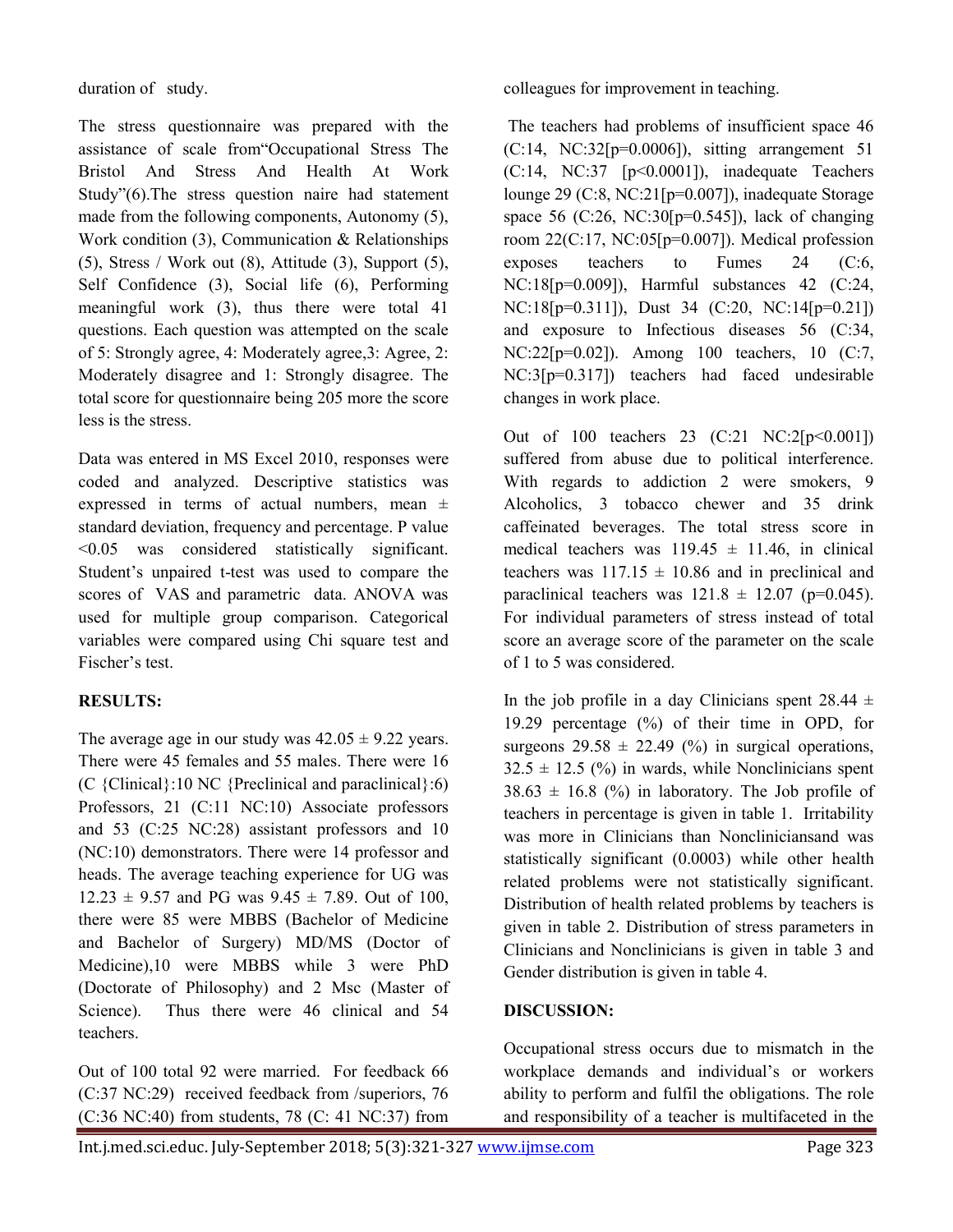current educational curriculum.(7). Medical personnel in daily life had to respond to needs of patients and also of the patients families and their own family thus making medical practice stressful (8). The job satisfaction and stress related to occupation among teachers is equated with those having physical symptoms and very rarely found out by examination. There has been no systematic, largescale research or small-scale research that tests the effect of occupational stress on various indicators in medical educators in the Asian and especially in India  $(2,9)$ .

In our study a comparison of preclinical and paraclinical versus clinical faculty shows stress is higher in clinical branch teachers with major complain of fatigue and irritability. The dual pressure of academic along with patient care responsibility could be a major problem for precipitation of health related problems. Teachers from preclinical and paraclinical department have the additional responsibilities of administrative duties and field work. Female teachers have more stress compared to their male counterparts.

Study by Khan had shown the results that revealed that job stress has significant negative relationship with job satisfaction, job performance and life satisfaction. Job stress is unpleasant condition or position at work place that negatively influence individual's wellbeing and performance (10).Study by Chen had shown that Chinese doctors suffered from hypertension, hyperglycemia, cervical spondylitis, hyperlipidemia and fatty liver (5). While study by Xue had Chinese doctors scores of mental health of clinical doctors was worse and significantly higher than preclinical and paraclinical medical staffs. Also scores of depression, anxiety, hostility and paranoia were higher in female doctors than male doctors  $(11)$ .

The huge population in China has resulted in increasing number of patients and the health care system reform has enhanced patients demand from doctors. 8 According to study by Liang in China 91.3% work more than 8 hours and young doctors in public hospitals have poor quality of life. 12 Study by

Bhattacherjee in eastern India medical college saw job satisfaction of 59.6% and the most important factor was working space. 13 According to Golubicoccupational stress is important and amounts for almost 50 to 60% of the working days are lost. 14

Similarly in India with exponential increase in population, present day doctors will be burdened, that can be a stressful condition for the Indian doctors.

Study by Kayastha occupational stress was negatively associated with satisfaction towards work  $(r = -.472)$ , similar with pay  $(r = .445)$ , supervision ( $r = -.634$ ) promotion ( $r = .510$ ), and job in general  $(r = .518)$ .15 Study by Daud had various factors for workplace stressors that include 96% had inadequate control, 70% had difficulty in expressing opinions, 66% had unsafe working conditions, 62% feel that work overload and unrealistic deadlines and 59% had job pressures interfering with personal life.1 Study by Menon in Zambia had identified stressors that included increase in workload, long working hours and the low level of reward the inefficient resources to completer the tasks effectively. 16 Study by Madaan Physicians from tertiary care hospital were not satisfied with their working environment.17

Study by United States of America had shown various reasons like 27% include anxiety and depression, 14% include conflict with managers or colleagues, 9% loss of confidence and performance anxiety, 9% due to relationship, marital troubles and 5% include family problems responsible for distress to teachers stress.1, 18 Elevated stress levels interferes with teachers performance on teaching chores that require decision making, divided attention and working memory. 19

Stress related to work is due to mismatch between the requirements of the job and workers needs, capabilities, the resources. The work of a teacher is a not only physically but also mentally challenging, and stress is considered harmful when the employer shows emotional and physical responses to this stress. 18 Stress has negative impact on the performance of the job and depends on how one responds to the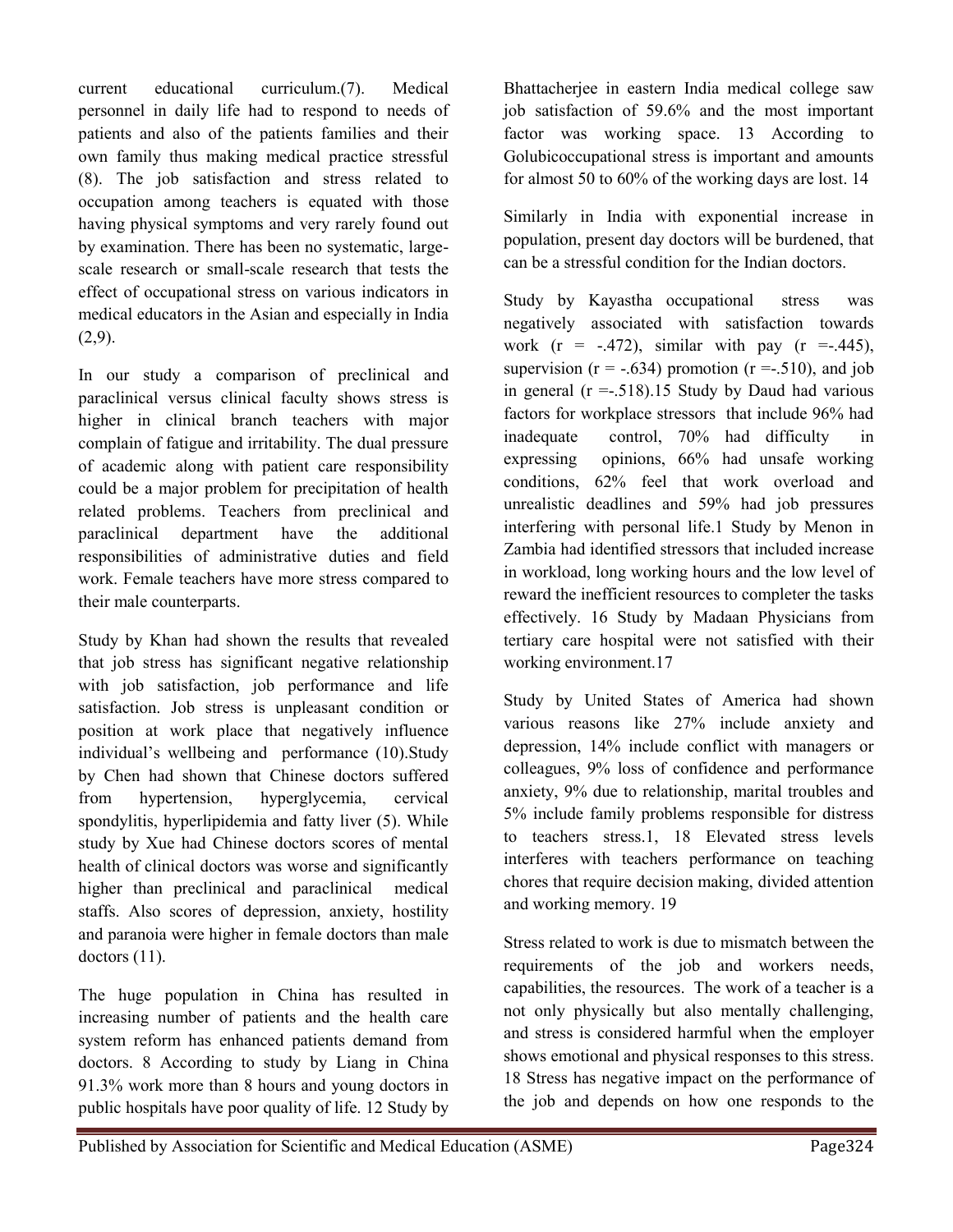stress. 19,20

Stress in long term can produce lasting, low level stress that continues to pour out extra stress hormones over long period. This causes depletion of body's reserves, weaken body's immune system and other problems.1,20Thus it is important to conduct various programs to relieve stress in medical educators. It is very important for the future of the medical profession to take concrete steps to neutralize the various stressors in medical profession.

#### **REFERENCES:**

- 1. Daud S, Kashif R, Shuja H. Stress in Medical Educators. Professional Med J. 2012;19(3):404-10
- 2. Khanam RA, Talukder HK, Nargis T, Rubaiyat A. Job Satisfaction of Medical Teachers in Bangladesh:Who Are More Satisfied?. Bangladesh Journal of Medical Education.2011;2(2):12-17
- 3. Trivellas P, Reklitis P, Platis C. The effect of job related stress on employees' satisfaction: Asurvey in Health Care. Procedia - Social and Behavioral Sciences. 2013;73:718 – 726
- 4. Paul S, Bhatia V. Doctor patient relationship: Changing scenario in India. Asian Journal of Medical Sciences.2016:7(4):1-5
- 5. Chen X, Tan X, Li L. Health Problem and Occupational Stress among Chinese Doctors. Chinese Medicine.2013;4:1-6.
- 6. Smith A, Johal SS, Wadsworth E, Smith GD, Peters T. The Scale of Occupational stress The Bristol Stress and Health at Work Study. Sudbury: HSE Research Report 265.
- 7. Reddy LG, Anuradha V. Occupational Stress of Higher Secondary Teachers Working in Vellore District. International Journal of Educational Planning & Administration. 2013;3(1):9-24
- 8. Chou LP, Li CY, Hu SC. Job stress and burnout in hospital employees: comparisons of different medical professions in a regional hospital in Taiwan. BMJ Open 2014;4:e004185
- 9. Kaur S. Comparative Study of Occupational

Stress among Teachers of Private and Govt. Schools in Relation to their Age, Gender and Teaching Experience. International Journal of Educational Planning & Administration. 2011;2(1):151-160.

- 10. Khan EA, Aqeel M, Riaz A. Impact of Job Stress on Job Attitudes and Life Satisfaction in College Lecturers. International Journal of Information and Education Technology. 2014;4(3):270-273
- 11. XueXH, Zhao TL,HuJG.Mental Health of Doctors in General Hospital. Chinese Journal of Clinical Psychology. 2006;14(3):324-325
- 12. Liang Y, Wang H, Tao X. Quality of life of young clinical doctors in public hospitals in China's developed cities as measured by the Nottingham Health Profile (NHP). International Journal for Equity in Health.2015;14(85):1-12
- 13. Bhattacherjee S, Ray K, Roy JK, Mukherjee A, Roy H, Datta S. Job satisfaction among doctors of a government medical college and hospital of eastern India. Nepal J Epidemiol. 2016;6(3):595-602.
- 14. Golubic R, Milosevic M, Knezevic B, Mustajbegovic J. Work-related stress, education and work ability among hospital nurses. J AdvNurs 2009;65(10):2056-66.
- 15. Kayashta DP, Kayastha R. A Study Of Occupational Stress On Job Satisfaction Among Teachers With Particular Reference To Corporate, Higher Secondary School Of Nepal: Empirical Study. Asian Journal Of Management Sciences And Education. 2012;1(2):52-62.
- 16. Menon A, Munalula B. Stress in Doctors: A Pilot Study of the University Teaching Hospital, Lusaka, Zambia. Journal of Psychology in Africa 2007;17(1):137-140
- 17. Madaan N. Job satisfaction among doctors in a tertiary care teaching hospital. JK Sci. 2008;10:81–3.
- 18. Ibrahim J. Study of Occupational Stress among Teachers of Private and Government schools. International Journal of Advance Research and Innovative Ideas in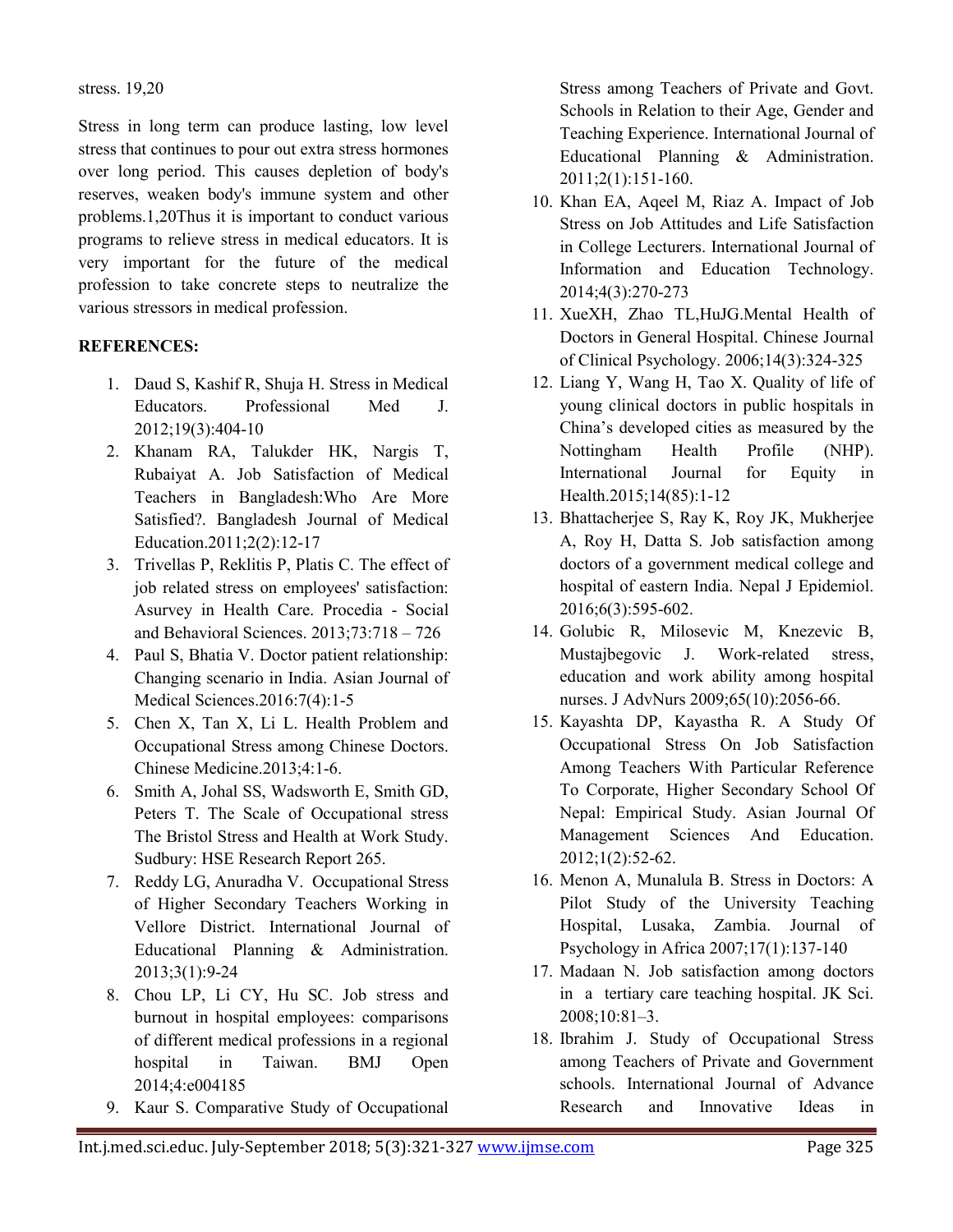Education.International Journal of Advance Research and Innovative Ideas in Education.2016;1(4):119-126.

- 19. Mursali A, Basuki E, Dharmono S. Relationship between noise and job stress at a private thread spinning company. Univ Med 2009;28:8-16.
- 20. Leblanc VR. The Effects of Acute Stress on Performance: Implications for Health Professions Education. Academic Medicine. 2009;84(10):S25-S33.

|          | <b>Preclinical and</b> |       | <b>Clinical</b> |       | Average | P value |        |
|----------|------------------------|-------|-----------------|-------|---------|---------|--------|
|          | <b>Paraclinical</b>    |       |                 |       |         |         |        |
|          | <b>Mean</b>            | S.D   | Mean            | S.D   | Mean    | S.D     |        |
| Field    | 35.26                  | 14.2  | 23.51           | 11.31 | 34.39   | 14.75   | 0.0001 |
| Admin    | 29.45                  | 18.45 | 25.6            | 18.42 | 24.36   | 19.24   | 0.298  |
| Teaching | 57.19                  | 24.99 | 29.45           | 20.16 | 43.32   | 22.57   | 0.0001 |
| Research | 10                     | 6.54  | 14.5            | 7.08  | 12.26   | 6.81    | 0.0013 |

# **Table 1: The job profile of teachers in percentage**

### **Table 2: Distribution of health related problems by teachers**

|                                | <b>Preclinical</b> |                 |              |
|--------------------------------|--------------------|-----------------|--------------|
|                                | and                |                 |              |
| <b>Health Related problems</b> | Paraclinical       | <b>Clinical</b> | <b>Total</b> |
| Headache                       | 10                 | 14              | 24           |
| Menstrual irregularities       | 1                  | 5               | 6            |
| Impaired appetite              | 5                  | 9               | 14           |
| Low sex drive                  | $\overline{2}$     | 8               | 10           |
| Irritability                   | 15                 | 23              | 38           |
| Fatigue                        | 21                 | 23              | 44           |
| Joint pain                     | 16                 | 17              | 33           |
| Muscular aches                 | 12                 | 16              | 28           |
| Low backache                   | 19                 | 16              | 35           |
| Sleep related                  | 6                  | 11              | 17           |
| Other                          | $\theta$           | 6               | 6            |